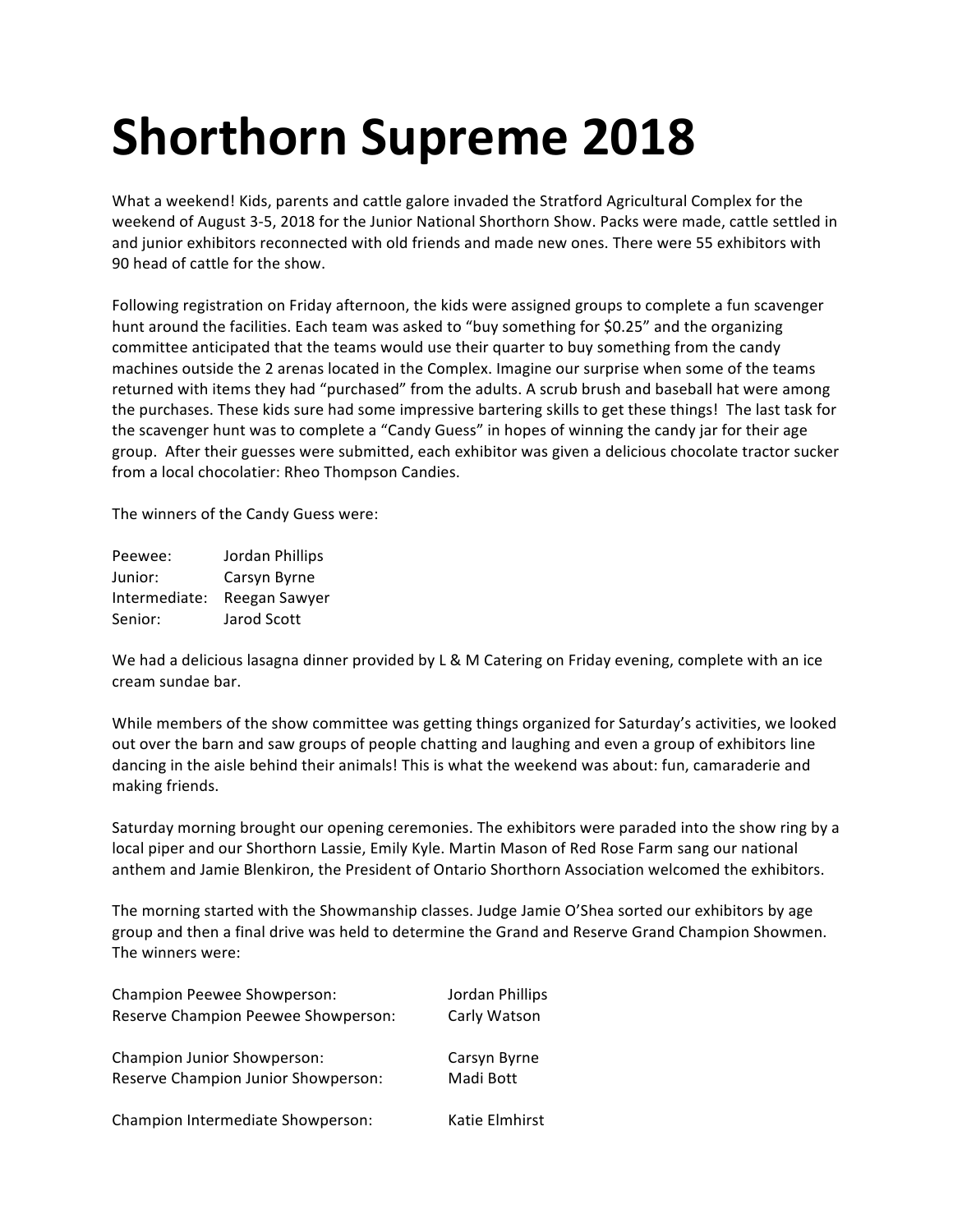| Reserve Champion Intermediate Showperson: Jamey Eby |                    |
|-----------------------------------------------------|--------------------|
| <b>Champion Senior Showperson:</b>                  | Maurice Verstraete |
| Reserve Champion Senior Showperson:                 | Morgan MacIntyre   |
| <b>Grand Champion Showperson:</b>                   | Katie Elmhirst     |
| Reserve Grand Champion Showperson:                  | Maurice Verstraete |

Each of the Champion and Reserve Champions received a duffle bag and the Grand and Reserve Grand Champions received banners.

After all their hard work in the show ring, we put Katie and Maurice to work in the centre of the ring instead of on the halter. They were given the task of judging the "Over the Hill" Showmanship class. Anyone that was beyond the age to be an exhibitor for the weekend was given an opportunity to enter the class. There were 13 people competing for the red ribbon. It was a sight to be seen! We had an exhibitor with purple hair, sharing cookies in the ring, and another exhibitor that handed his heifer off to a bystander so he could take a seat on the bleachers. Katie and Maurice selected Kevin Dempsey as the top Over the Hill Showman. Kevin was even seen smiling in the ring, and anyone that knows him, knows this is a rarity indeed!

When the peewee exhibitors had finished their showmanship classes, they participated in some activities specifically for them. They did a hands on experiment to learn how human digestion differs from digestion in cattle and why people are unable to receive the same nutritional value from eating hay as cattle do. They also had the opportunity to make lemon volcanos. The peewees had lots of fun!

Following a lunch from Subway and Kawartha Dairy, the exhibitors moved into the afternoon activities.

The afternoon started with a Judging competition. The peewee and junior exhibitors were judging the showmanship of the exhibitors in the ring and the intermediate and senior exhibitors judged the conformation of the breeding heifers being exhibited. Jamie O'Shea gave the official reasons and placings for the conformation portion and Shannon Giffen provided the official reasons and placings for the exhibitors judging showmanship. The following exhibitors finished in first and second for each of the age divisions:

| Peewee:       | 1 <sup>st</sup> : Taylor Makey<br>2 <sup>nd</sup> : Jordan Phillips  |
|---------------|----------------------------------------------------------------------|
| Junior:       | 1 <sup>st</sup> : Emily Makey<br>2 <sup>nd</sup> : Brianna Lockhurst |
| Intermediate: | 1 <sup>st</sup> : Reegan Sawyer<br>2 <sup>nd</sup> : Austyn Byrne    |
| Senior:       | 1 <sup>st</sup> : Morgan MacIntyre<br>2 <sup>nd</sup> : Jarod Scott  |

Each of the top exhibitors were presented with a Director's chair.

Marketing was the next activity on the agenda. The exhibitors were asked to create a magazine advertisement. They were given direction on information to include and provided with magazines and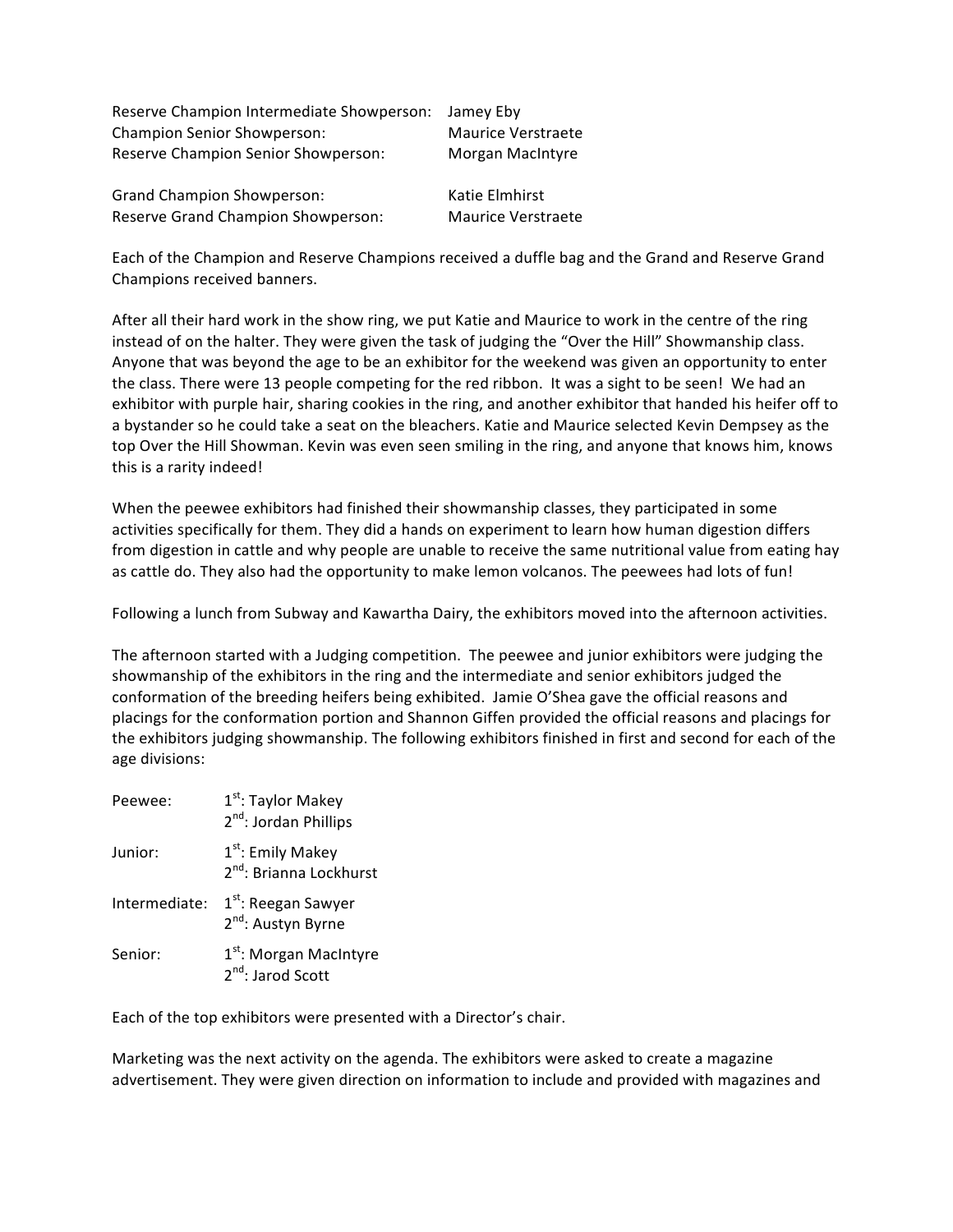sale catalogues to do so. They were all very creative with their masterpieces! The top exhibitors in each age group received a padfolio.

| Peewee:       | 1 <sup>st</sup> : Mitchell Ormiston<br>2 <sup>nd</sup> : Brandon Turpin |
|---------------|-------------------------------------------------------------------------|
| Junior:       | $1st$ : Madi Bott<br>2 <sup>nd</sup> : Jack Van Milligen                |
| Intermediate: | 1 <sup>st</sup> : Candace Colvin<br>2 <sup>nd</sup> : Katie Elmhirst    |
| Senior:       | 1 <sup>st</sup> : Morgan MacIntyre<br>2 <sup>nd</sup> : Ryan Colvin     |

Following the Marketing activity, the exhibitors were again divided into teams for the team fitting challenge. Each team was given time to select the animal they would use and to gather their supplies. They had half an hour to work together to fit and then present their animal to the judge, John Mason. Each member of the top 2 teams received gift cards for RK Animal Supplies.

 $1<sup>st</sup>$ : Jarod Scott, Morgan MacIntyre, William McNiven, Taylor Makey

 $2^{nd}$ : Maurice Verstraete, Joline Quinn, Austyn Byrne, Brandon Turpin

Each of the exhibitors was given a quiz to test their knowledge. The senior members assisted the peewees by writing their answers provided by the little ones. Duffle bags were awarded to the following exhibitors for the proficiency with the quiz:

| Peewee:       | 1 <sup>st</sup> : Levi Watson<br>2 <sup>nd</sup> : Mitchell Ormiston    |
|---------------|-------------------------------------------------------------------------|
| Junior:       | 1 <sup>st</sup> : Jack Van Milligen<br>2 <sup>nd</sup> : Colin Ormiston |
| Intermediate: | $1st$ : Zach Bott<br>2 <sup>nd</sup> : Reegan Sawyer                    |
| Senior:       | 1 <sup>st</sup> : Samuel Dempsey<br>2 <sup>nd</sup> : Sydney Graul      |

There were also 2 different photography competitions held during the show. Each exhibitor was asked to submit a candid photograph. The other competition was specific to the various age groups: peewee and junior exhibitors were asked to submit a selfie with their animal, the intermediates submitted a sale picture and the seniors submitted a sale picture with a footnote. The candid photographs and selfies were judged by Barn Girls Photography. The sale pictures and write ups were judged by Kevin Dempsey and Wanda Bourque. Winners in these 2 categories received picture frames.

The candid photo winners were:

| Peewee: | 1 <sup>st</sup> : Josie Crawford<br>2 <sup>nd</sup> : Shelby Crawford |
|---------|-----------------------------------------------------------------------|
| Junior: | $1st$ : Colin Arnold<br>2 <sup>nd</sup> : Emily Makey                 |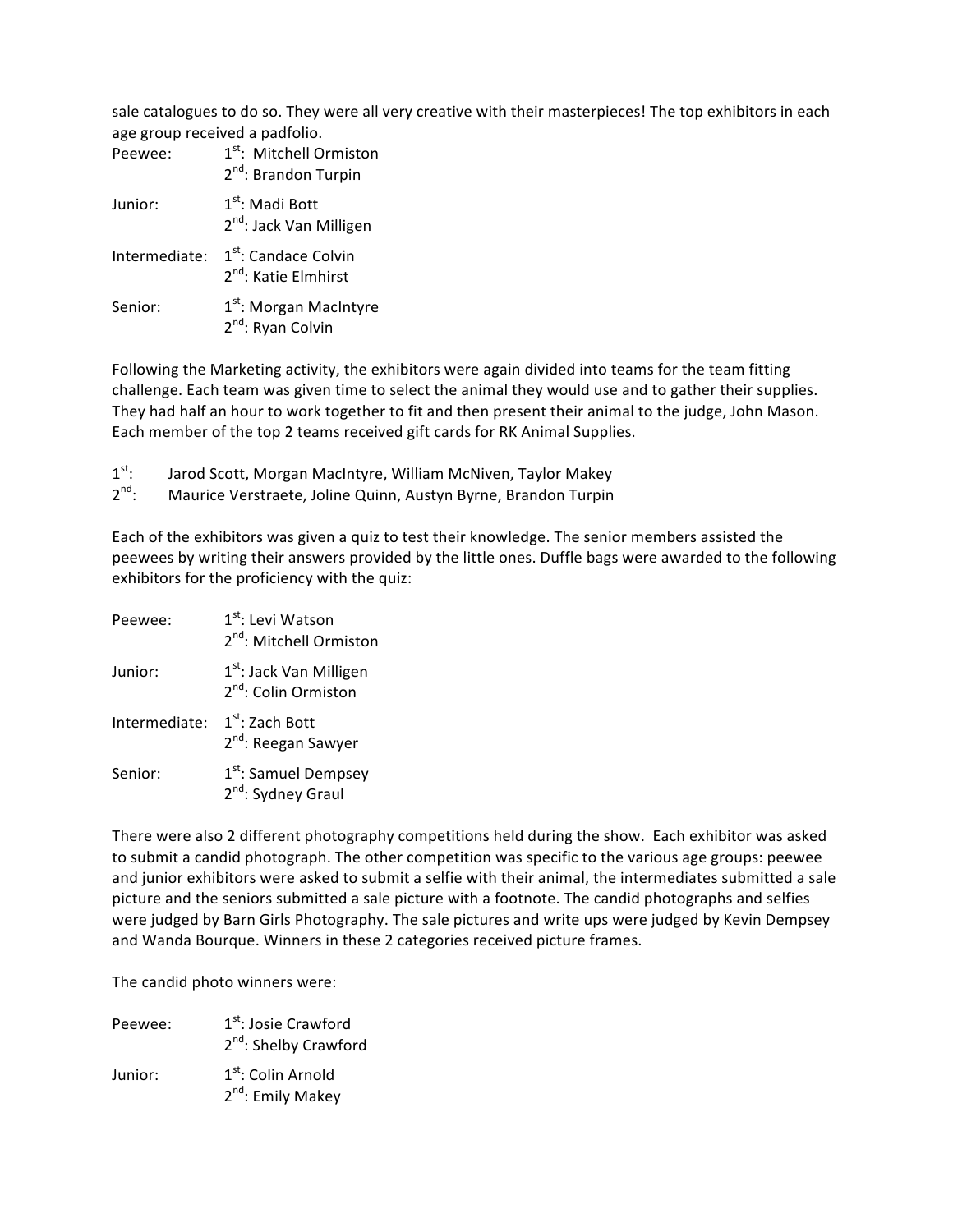|         | Intermediate: 1 <sup>st</sup> : Reegan Sawyer<br>$2^{nd}$ : Katie Elmhirst |
|---------|----------------------------------------------------------------------------|
| Senior: | $1st$ : Nicole Giles<br>2 <sup>nd</sup> : Morgan MacIntyre                 |

The winners of the selfies & sale pictures were:

| Peewee:       | $1st$ : Jordan Phillips<br>2 <sup>nd</sup> : Elise Stevens           |
|---------------|----------------------------------------------------------------------|
| Junior:       | 1 <sup>st</sup> : Emily Makey<br>$2nd$ : Colin Arnold                |
| Intermediate: | 1 <sup>st</sup> : Katie Elmhirst<br>2 <sup>nd</sup> : Candace Colvin |
| Senior:       | $1st$ : Joline Quinn<br>2 <sup>nd</sup> : Maurice Verstraete         |

Saturday was a day full of activities for all of the exhibitors. We ended the day with a delicious roast beef banquet provided by L & M Catering. Live and silent auctions were held following our dinner and then prizes were awarded for team fitting, both photography classes and for the Candy Guess. Dale Asser, President of the Canadian Shorthorn Association provided the closing remarks for the evening.

All of the conformation classes were held on Sunday. Brad Gilchrist had the challenging job of judging our cattle. Ribbons were presented to all of the exhibitors with banners going to the division champion and reserve champions. Leather halters were presented to each of the 6 exhibitors in the bred & owned division: Sarah Height, Blair McGlashan, Maurice Verstraete, Elizabeth Lockhurst, Jacob Bott and Jarod Scott. The conformation results were:

Champion Bred & Owned Heifer Calf: Little Rebel Foolish Pleasure 1F, exhibited by Blair McGlashan Reserve Champion Bred & Owned Heifer Calf: Focus Perceive 5F, exhibited by Maurice Verstraete

Champion Bred & Owned Yearling Heifer: Diamond Future Esmerelda 1E, exhibited by Jarod Scott Reserve Champion Bred & Owned Yearling Heifer: Little Rebel Sheeza Diamond 2E, exhibited by Blair McGlashan

Champion Bred & Owned Female: Diamond Future Esmerelda 1E, exhibited by Jarod Scott Reserve Champion Bred & Owned Female: Little Rebel Foolish Pleasure, exhibited by Blair McGlashan

Champion Bred & Owned Bull Calf: Focus Top Edition 4F, exhibited by Maurice Verstraete Reserve Champion Bred & Owned Bull Calf: Little Rebel Facecard 2F, exhibited by Blair McGlashan

Champion Female – Open Division: Hill Haven Stargazer 41E, exhibited by Samantha Lundy Reserve Champion Female - Open Division: Hill Haven Princess Vera 36E, exhibited by Kaitlyn Broughton

Champion Market Animal: Frank, exhibited by Spencer Patchell Reserve Champion Market Animal: Phillips Miss Roan 14F, exhibited by Jordan Phillips

Champion Shorthorn Plus Heifer Calf: Crawfdown Black Susan 26F, exhibited by Morgan MacIntyre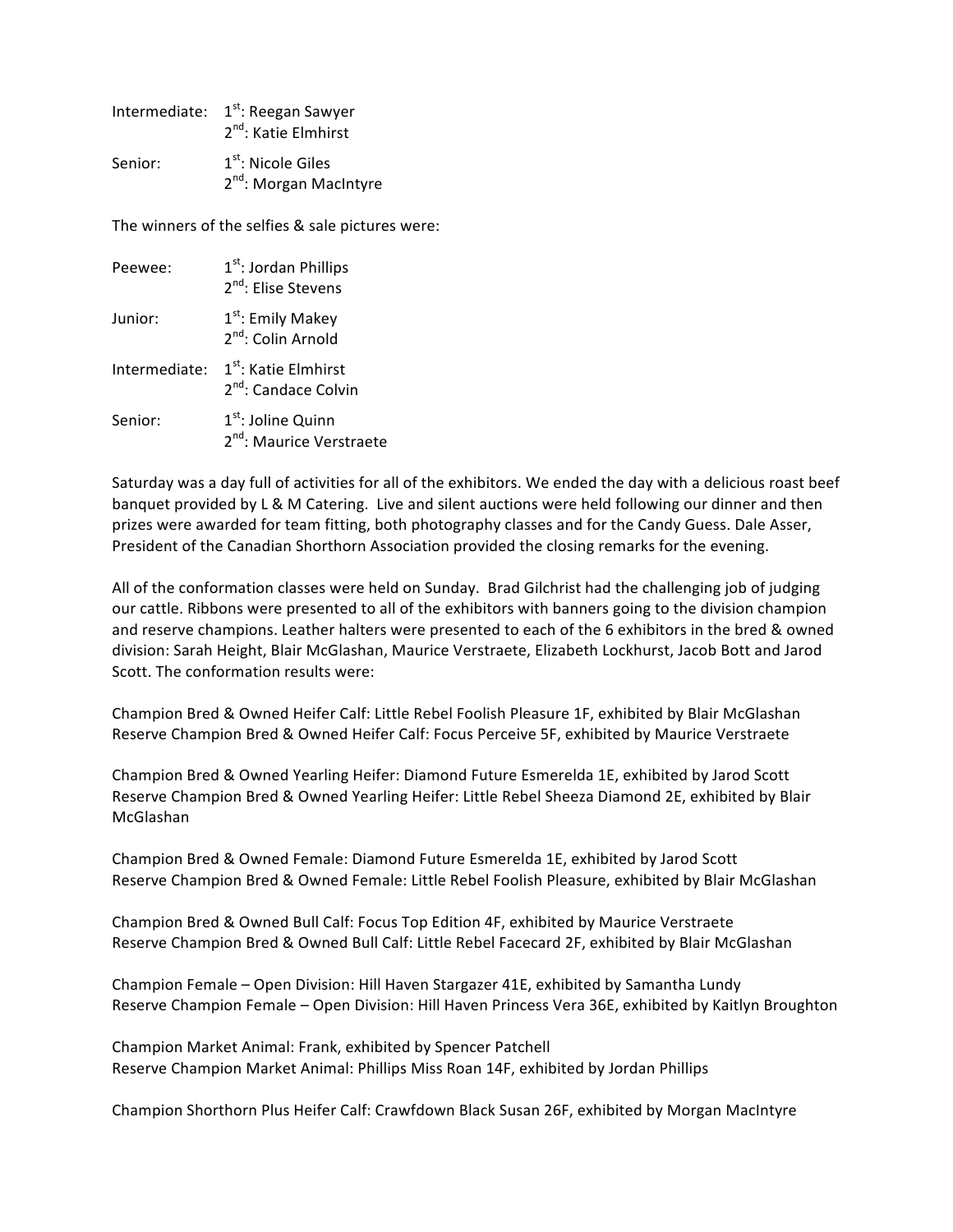Reserve Champion Shorthorn Plus Heifer Calf: HEI Country Sky Baby, exhibited by Sarah Height

Champion Shorthorn Plus Bull: Crawfdown Final Fortune 11F, exhibited by Morgan MacIntyre

Champion Owned Heifer Calf: Shadybrook Tina's Girl 9F ET, exhibited by Olivia Dempsey Reserve Champion Owned Heifer Calf: Hill Haven Lily's Magic 8F, exhibited by Samantha Lundy

Champion Owned Yearling Heifer: Wernacres Lucy 704, exhibited by Katie Elmhirst Reserve Champion Owned Yearling Heifer: WAT Bobby's Primo Girl 120E, exhibited by Carly Watson

Champion Owned Mature Female: TMD'S Readys Double Take 14D, exhibited by Colin Ormiston Reserve Champion Owned Mature Female: Hill Haven Breathless Diva 11B, exhibited by Samantha Lundy

Champion Owned Female: Wernacres Lucy 704, exhibited by Katie Elmhirst Reserve Champion Owned Female: WAT Bobby's Primo Girl 120E, exhibited by Carly Watson

Champion Owned Bull Calf: B.B.O. Flash Mirage 10F, exhibited by Carsyn Byrne Reserve Champion Owned Bull Calf: Focus Top Edition 4F, exhibited by Maurice Verstraete

Champion Owned Yearling Bull: B.B.O. Hot Mirage, exhibited by Austyn Byrne Reserve Champion Owned Yearling Bull: Horseshoe Valley Edgar 1E, exhibited by William McNiven

Champion Owned Bull: B.B.O. Flash Mirage 10F, exhibited by Carsyn Byrne Reserve Champion Owned Bull: B.B.O. Hot Mirage, exhibited by Austyn Byrne

Following a pizza lunch, the closing ceremonies were held and the final awards were presented.

The scores the exhibitors received for Saturday's activities were used to calculate the overall aggregate winners. We would like to congratulate:

Champion Aggregate: Morgan MacIntyre Reserve Champion Aggregate: Maurice Verstraete

Morgan and Maurice were presented with silver belt buckles.

A show like this would not be possible without the generous support of our sponsors. We would like to extend our gratitude to the following sponsors:

### **Platinum Sponsors**:

A Friend of the OJSA Flightpath Shorthorns Grand Valley Fortifiers Hill Haven Shorthorns Horseshoe Creek Farms Ltd.

**Gold:** Alberta Shorthorn Association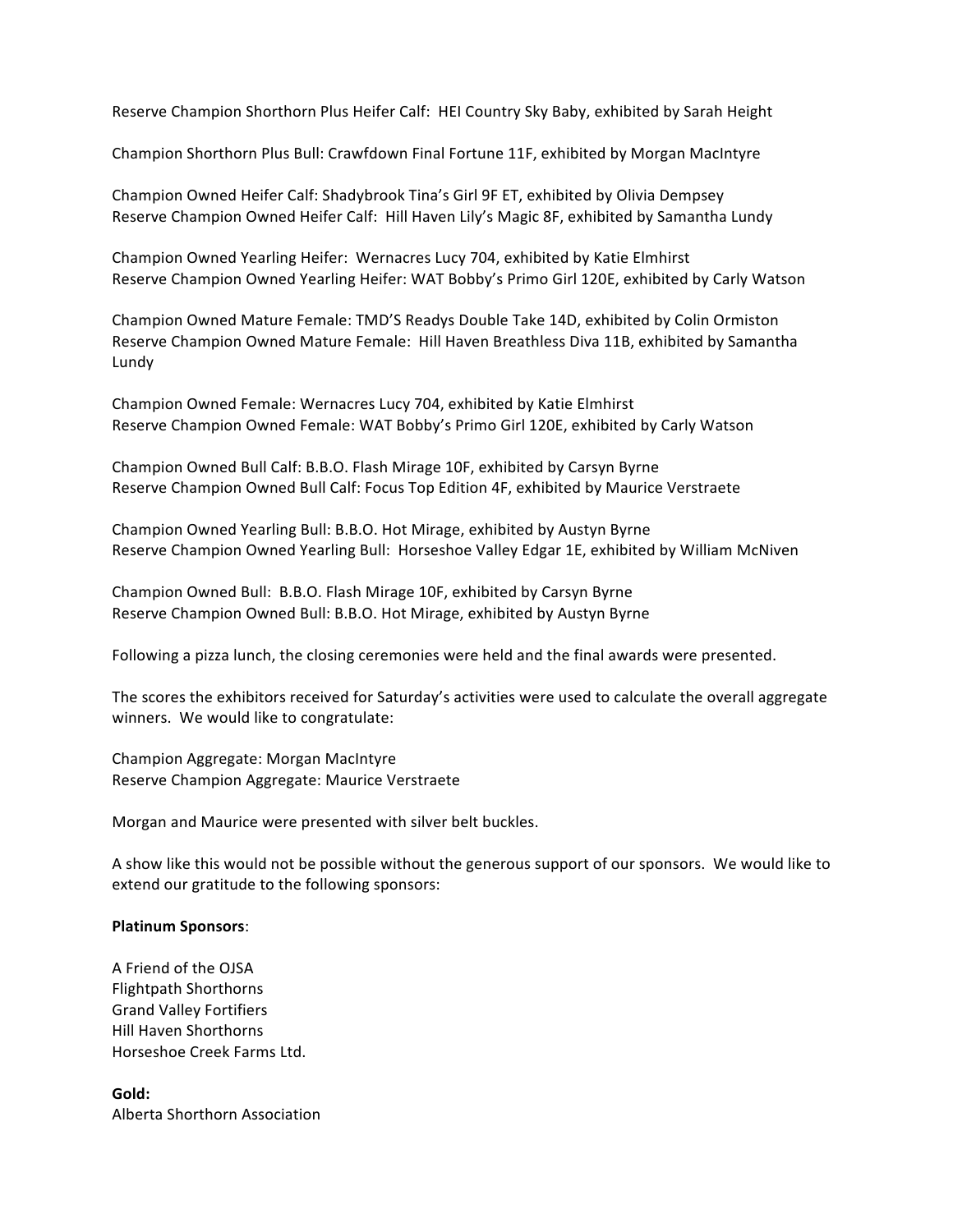Elba Glen Cattle Co. Fendale Livestock Glenrothes Farm Jones Feed Mill Masterfeeds Ontario Shorthorn Association Red Rose Farm Robway Acres Shadybrook Farm

## **Silver:**

ARK Shorthorns BC Shorthorn Association BJH Shorthorns Bodmin Limited Circle M Shorthorns Dufferin Veterinary Services Independent Shorthorns Lazy HJ Stock Farm Leahy Stock Farm Leslie Hawken & Son Maple Key Farm Melba Stock Farm Muridale Shorthorns PEI Shorthorn Association Steelebrooke Farm Shorthorns

## **Bronze:**

Albert & Susan Oram Earle Johnston John Frey Ken & Sheila Jones Renwick Shorthorns

## **Live Auction Donors:**

Anwender Cattle Co. Hawken Shorthorns & JT Livestock Crawfdown Farms Dufferin Veterinary Services Height Cattle Co. Lingley Livestock Liz Mason Martha McGlashan Ridgeview Cattle Co. Shadybrook Farm 

The show committee would like to express our heartfelt thanks to all of the exhibitors, their families, our breeders, the volunteers, those who were asked to help and not given a chance to refuse, our judges, our sponsors, the Canadian Shorthorn Association and the Ontario Shorthorn Association. Without all of you, we would never have been able to have such an amazing weekend. Thank you!